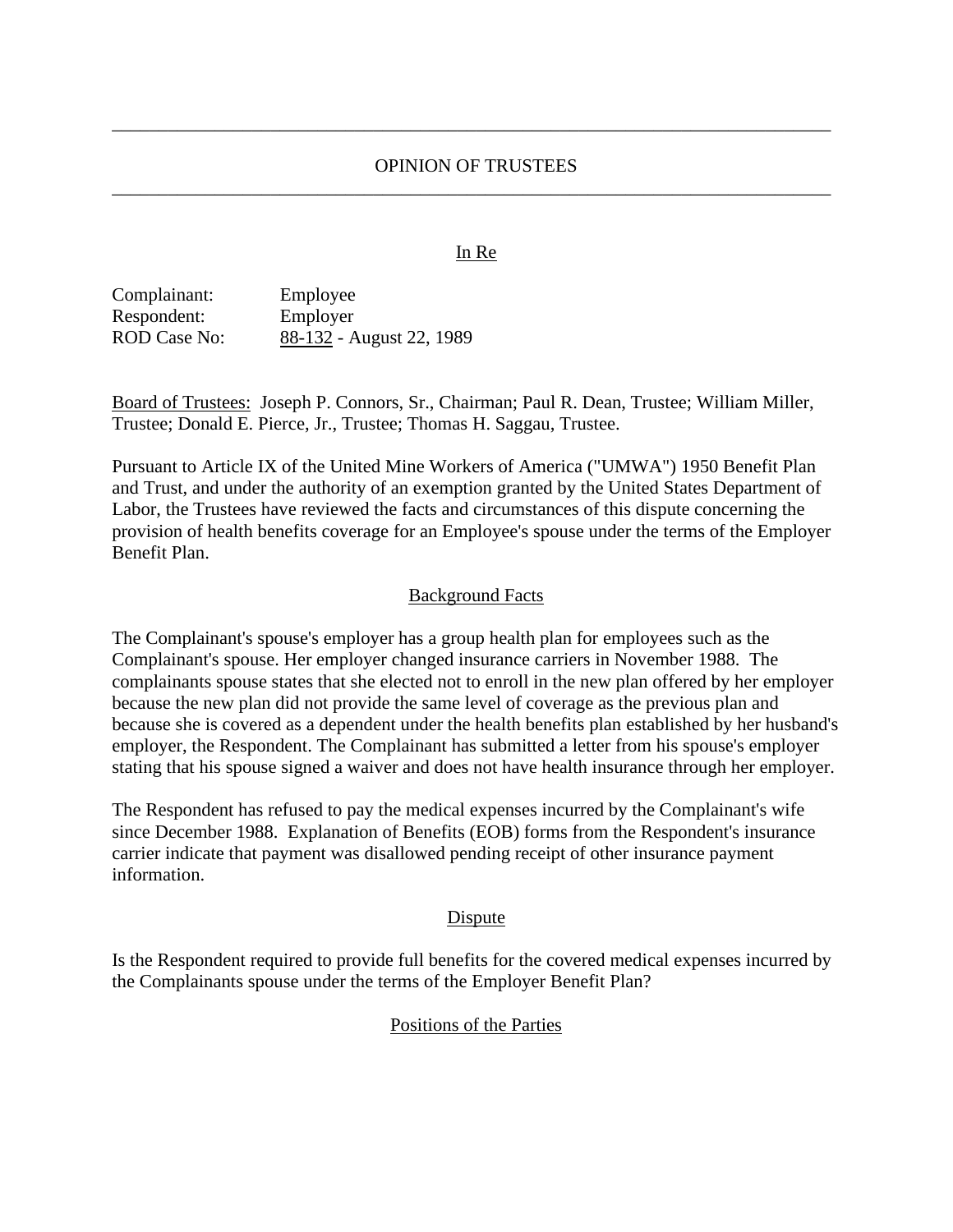Opinion of Trustees Resolution of Dispute Case No. 88-132 Page 2 Position of the Complainant: The Complainant's spouse is not enrolled in the group medical plan offered by her employer; therefore, the Respondent is responsible for payment of her covered medical expenses.

Position of the Respondent: Because the Complainant's wife is employed and medical coverage is available as part of her employer's benefits package, her employer's plan should be the primary plan for payment of her medical expenses and the Respondent's plan should be secondary.

## Pertinent Provisions

Article I (1), (2), (4) and (7) of the Employer Benefit Plan provide:

## Article I - Definitions

The following terms shall have the meanings herein set forth:

- (1) "Employer" means (Employer's Name).
- (2) "Wage Agreement" means the National Bituminous Coal Wage Agreement of 1988, as amended from time to time and any successor agreement.
- (4) "Employee" shall mean a person working in a classified job for the Employer, eligible to receive benefits hereunder.
- (7) "Dependent" shall mean any person described in Section D of Article II hereof.

Article II D. (1) of the Employer Benefit Plan provides:

# Article II - Eligibility

The persons eligible to receive the health benefits pursuant to Article III are as follows:

D. Eligible Dependents

Health benefits under Article III shall be provided to the following members of the family of any Employee, Pensioner, or disabled Employee receiving health benefits pursuant to paragraphs A, B, or of this Article II: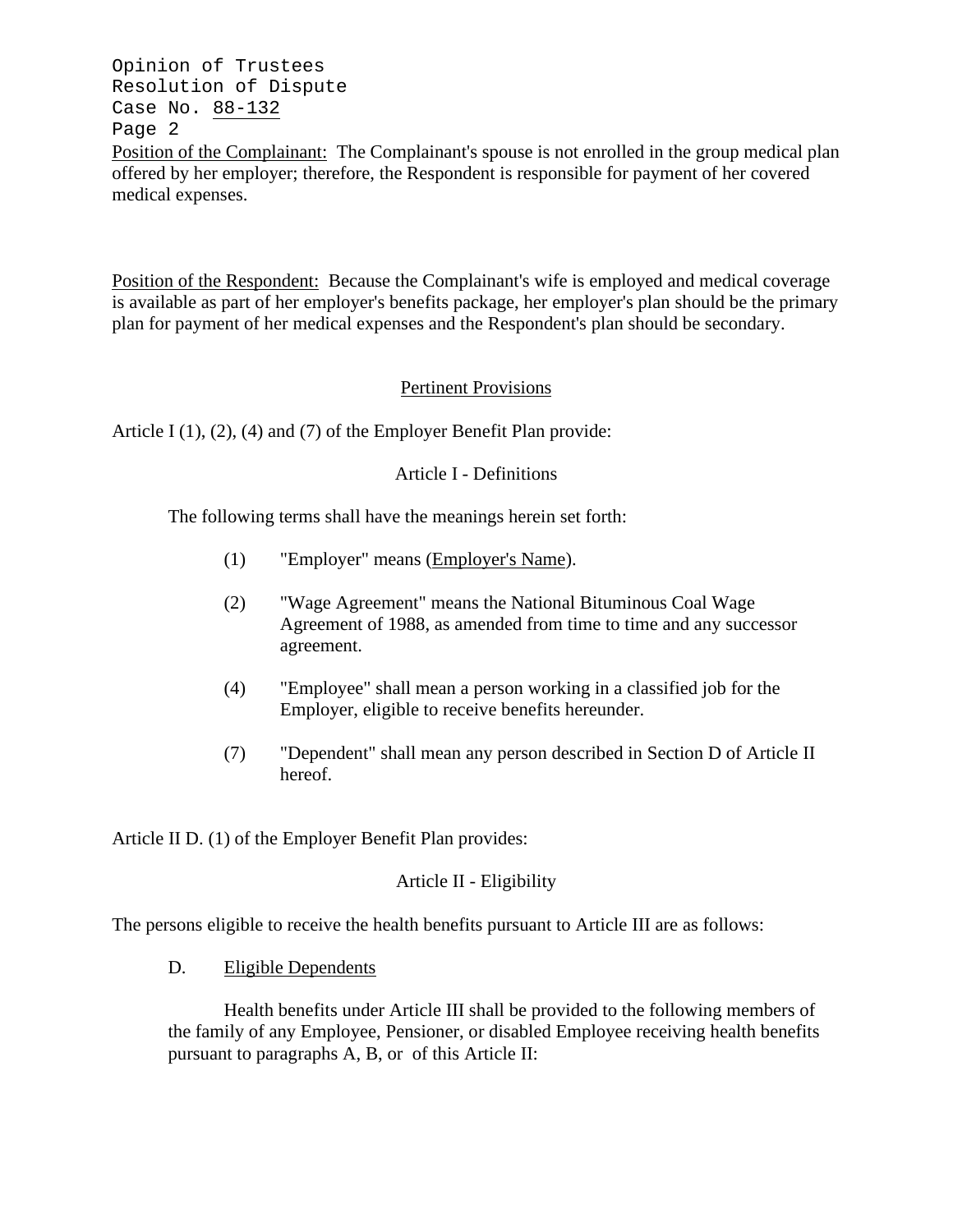```
Opinion of Trustees
Resolution of Dispute
Case No. 88-132
Page 3
            (1) A spouse who is living with or being supported by an eligible Employee
```

```
or Pensioner;
```
Article III. A. (10) (f) of the Employer Benefit Plan states in pertinent part:

- (10) General Provisions
	- (f) Non-Duplication

The health benefits provided under this Plan are subject to a non-duplication provision as follows:

- 1. Benefits will be reduced by benefits provided under any other group plan, including a plan of another Employer signatory to the Wage Agreement, if the other plan:
	- (i) does not include a coordination of benefits or non-duplication provision, or
	- (ii) includes a coordination of benefits or non-duplication provision and is the primary plan as compared to this Plan.

## Discussion

Article II D. (1) of the Employer Benefit Plan states that health benefits coverage under Article III shall be provided to an Employee's spouse who is living with or being supported by an eligible Employee. The Respondent does not dispute that the Complainants spouse is eligible for health benefits coverage. However, the Respondent contends that the group medical plan offered by the Complainant's spouse's employer should be her primary insurer and the Respondent's plan should be secondary.

Article III. A. (10)(f) of the Plan provides for non-duplication of benefits by an Employer Benefit Plan and another group plan in situations where a beneficiary is covered by both plans. This non-duplication provision precludes duplicate payments for services and limits payments to the total allowable charges for covered services. Article III. A. (10) (f) also states the criteria to be applied in determining whether the Employer Benefit Plan or another group plan is primary. One of the criteria stipulates that the plan covering the patient other than as a dependent will be the primary plan. The Complainant's spouse in this instance has waived enrollment in a group medical plan offered by her employer. Consequently, she is not covered by any other group plan and the non-duplication of benefits provision does not apply in this situation.